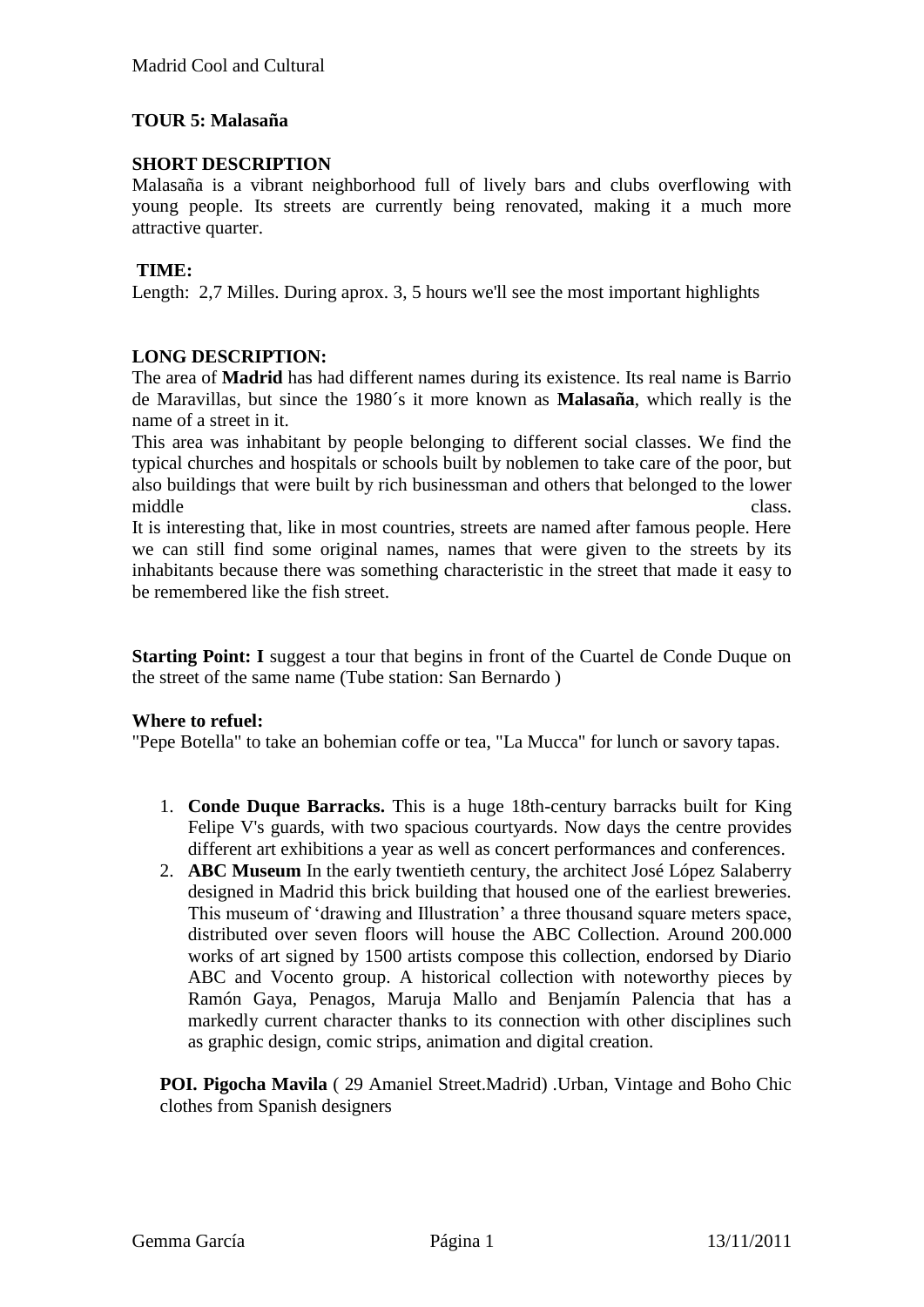- 3. **Comendadoras Convent** Built in 1650 from the Military Order of Santiago. This building has been restored lots of times; one of the most important works was carried out by the Italian architect Sabatini in the XVIII Century.
- 4. **Church Comendadoras** The church has also a valued sacristy, called the Knights Sacristy, where you can see inside baroque paintings.
- 5. **Nuestra Señora de Montserrat Church.**
- 6. **Salesas Nuevas Convent**
- 7. **Plaza Dos Mayo** This small square, less impressive aesthetically than in its historical associations, celebrates the uprising of the populace against the French army on May 2, 1808. Formerly, it was the site of the Monteléon barracks, where captains **Daoiz and Velarde** launched their famed counterattack. Today a statue in their memory stands in the plaza, and the streets to the west and east of the square are named after them. An archway representing the main barracks gate stands next to the statue. The liveliest time here is during the San Isidro festivities in May, when concerts and outdoor parties are held
- 8. **[Casa Julio](http://barcasajulio.com/)**, Taste the croquettes, this place was chosen for U2 band to take some photos that still hang on the wall
- 9. **[Pepe Botella](http://www.pepebotella.com/)** Café, a place with jazz music and old flavor

NAVI: turn for San Vicente Street

POI: LAPELUQUEQUERIA ( San Vicente Ferrer Street # 11.Madrid) Hairdresser new concept

1808-( Corredera Alta de San Pablo Street #9-11.Madrid) Avant-garde fashion men and women

- 10. **Antonio Barradas Palace**
- 11. **Parcent Palace**
- 12. **Bauer Palace ( High Singing school)**

NAVI: turn for Pez Street

- 13. **Duque de Baena Palace**
- 14. **Marques de Escalona y Bornos Palace**
- 15. **Alfil Theatre**
- 16. **San Plácido Convent and Church**

**POI: La Mucca** This restaurant offers a variety of reasonably priced dishes from all over the world: Spanish and Mexican tapas, fresh Mediterranean salads, Curry chicken, Italian pizza, and more. The modern, urban, style of the establishment resembles what you'd find in Soho, New York

NAVI: return to San Bernardo Street

#### **17. Marqueses de Sonora Palace 18. High School Cardenal Cisneros**

NAVI: Calle de los Reyes turn right to San Bernardino